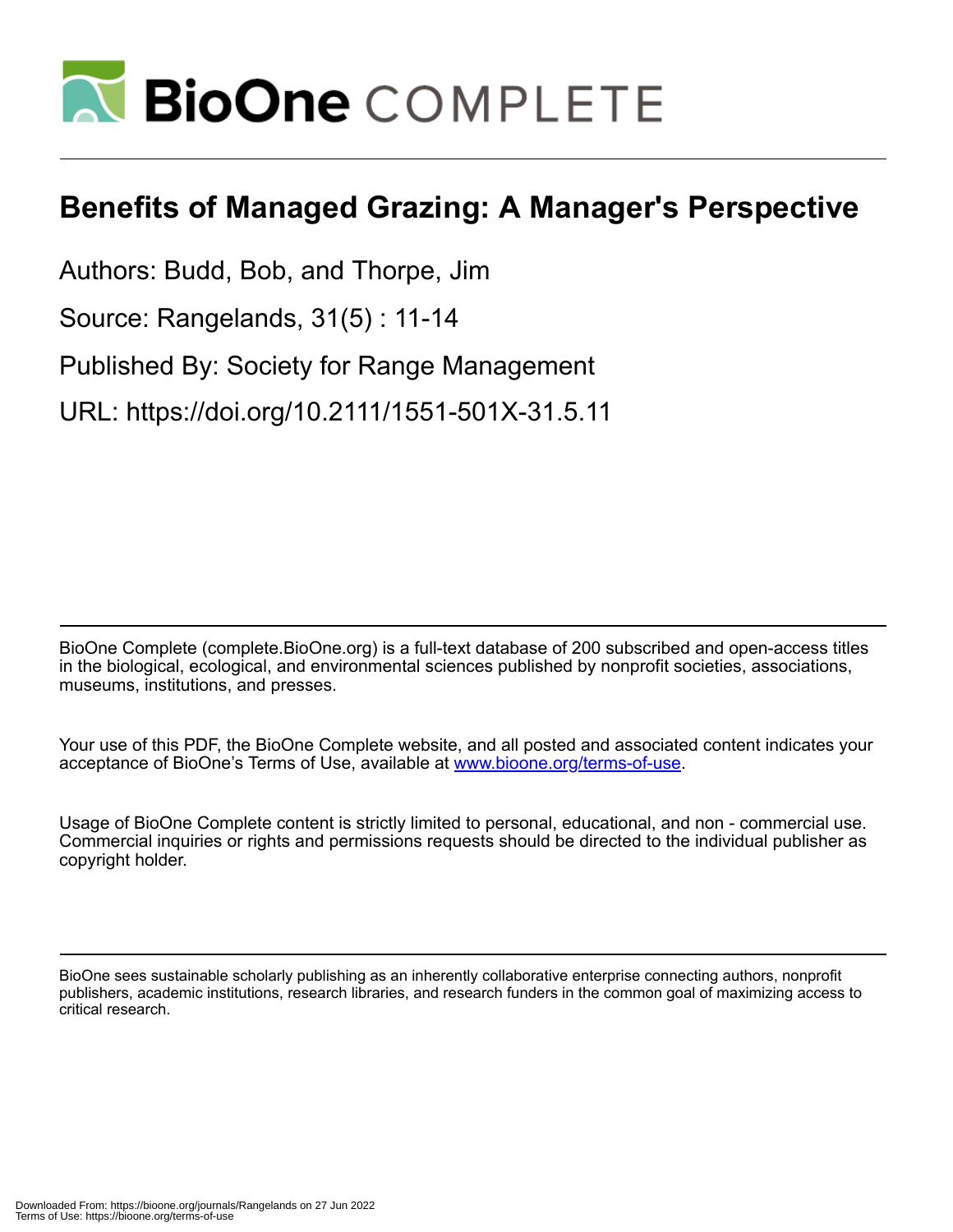

## **Benefits of Managed Grazing: A Manager's Perspective**

## **By Bob Budd and Jim Thorpe**

expect the experimental results are not expressed in terms that the experimental results are not expressed in terms that bases for the comparative benefits of rotational grazing systems have been clouded by a lack of agreement on definitions and by actuality that address desired outcomes of many managers, particularly habitat values for wildlife. "Grazing" as an ecological process has been addressed in more than a dozen professional journals of disciplines such as fisheries, wildlife, range science, ecology, conservation biology, forestry, applied ecology, limnology, and others. Some of that body of literature reflects basic relationships between management and ecological processes—such as stocking rates, duration of grazing, season of use, type of forage, species or class of grazer—but many lack relevance to a variety of different management strategies on the ground.

The most common criticism of grazing experiments has been centered on their lack of relevance to the time and space in which managers practice. Small plot experiments are not particularly well suited to investigating or predicting landscape-scale processes, and large-scale experiments are expensive. While it may be "possible" to interpret historic and prehistoric interactions between living organisms at scale, the cost is prohibitive. It is virtually impossible to compare and contrast grazing management methods at spatial or temporal scales, between and among different ecosystems, and especially between different managers. In their recent synthesis paper, Briske et al.<sup>1</sup> raised the issue of the importance of management based on their analysis of literature comparing continuous grazing with rotational grazing systems, and a debate has ensued.

In repeated criticisms of Briske et al. we have found neither an indictment of rotational grazing nor a validation of continuous (season-long) grazing, yet both have been the conclusion of some critical readers. Inasmuch as Briske et al.'s conclusion holds that rotational grazing is not a panacea, few can disagree. However, the alternative interpretation of the same set of experimental results to conclude that rotational grazing is detrimental to a variety of resource attributes is equally invalid.

A wide array of the world's ecosystems evolved with variable levels of grazing, fire, and often the combination

of the two, leading to patterns that proponents of both rotational grazing systems and continuous grazing have used as models for design and implementation. Much of the basis for planning and assessing grazing management historically has been based in the demonstrated range of species responses to defoliation. At the community scale, areas burned in one year are grazed selectively in the next, allowing fuel to build in other areas. Historically, many of these fires were individually small but were large in landscape scale, and recent use of "patch burning" to create diversity and wildlife habitat is a means of mimicking natural process. These "chocolate chips" in the cookie are highly valuable in restoring native species like prairie-chickens and quails. Over time, the impacts of grazing were also moved across the landscape in a manner that created a combination of plants, patches, and habitat types occupied by a diversity of wildlife. At the landscape scale, unique areas such as springs and streams might attract higher levels of herbivory across seasons, creating unique habitats for species like the mountain plover (*Charadrius montanus*) or burrowing owl (*Athene cunicularia*). Conversely, areas inaccessible or unattractive to grazers might have little use at all, creating dense nesting cover or winter forage for deer and elk. Domestic sheep operators have long understood the value of windswept ridges and arid areas where water is limiting in summer but where snow and shrubs are a valuable forage combination in winter. And a variety of wildlife species typically range in and out of seasonal habitats that may appear to be of little value in one season or another.

In addition to grazing and fire, other ecological processes must be considered when developing management alternatives. Drought is a common occurrence, as is seasonal flooding. Management that recognizes the limiting nature of drought may allow market options as well, such as combinations of cow–calf and stocker programs, though persistent drought will challenge the abilities of the best managers.<sup>2</sup> Erosion in many areas is an ongoing and unavoidable natural process, which, when brought into the management equation, may actually accelerate recovery of riparian species such as cottonwood (*Populus deltoides*), birch (*Betula* spp.), and willow (*Salix* spp.). In a shorter time scale, keystone species, especially beaver (*Castor* spp.), can have strong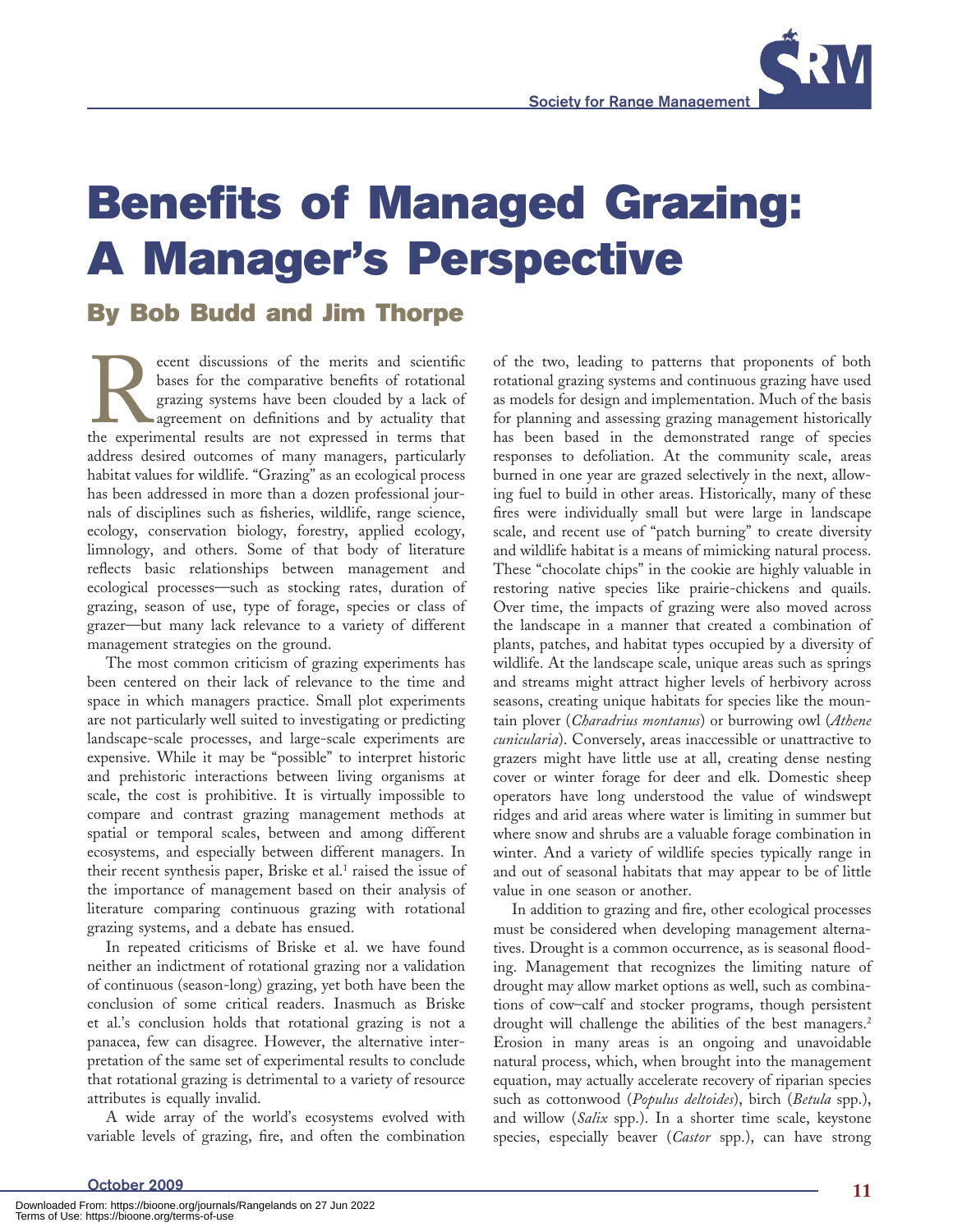influences on ecosystem response. The mode of vegetation reproduction and regeneration is another process that should be considered in the design of grazing. Cool- and warmseason grasses will respond to management differently, as will bunchgrasses and rhizomatous species. Using seasonal rotation may also help to maintain diversity (species evenness) within the plant community, and in some cases, may be essential to recovery of species that have been preferentially grazed. Understanding the processes that shape plant communities is critical background in designing grazing systems that are both resilient and productive for livestock and wildlife.

As with any management process, the success of all grazing management should be predicated and evaluated on a desired outcome—that is, a result. Without an outcomebased approach, evaluation of management is impossible. However, objectives focused solely on ecological or economic indicators are equally incomplete. In cases where grazing management is oriented primarily toward livestock production, as in irrigated pastures, production goals may be largely one-dimensional in an economic sense, but even these should not ignore ecological and environmental considerations, such as water quality, soil health, plant diversity, and habitat. Conversely, on public lands, production goals may be effectively trumped by other values, such as nesting cover for sage-grouse (*Centrocercus urophasianus*; residual forage), nesting habitat for mountain plovers (bare ground), crucial winter range for mule deer (shrub communities), or riparian and wetland health. In those settings, the focus may be primarily on ecological outcomes, but those outcomes must also recognize economic constraints.

The implementation of most grazing systems can be traced as a response to a handful of stimuli. Overstocking became synonymous with continuous grazing because that was the primary method of use at the time. Early range management textbooks correctly identified the cardinal principles of grazing management as stocking rate, distribution, season of use, and kind and class of animal.3,4 Rest or deferment was incorporated into grazing as a means to achieve specific management goals (usually plant related), and it took little time for that notion to translate into restand-rotation methods. While these rotational approaches were often a response to severe range degradation, results led many other managers to consider the tactic for a variety of reasons. In many ways, this was the genesis of the rangeland profession, an attempt to restore and understand ecological systems—many long ignored and some abused. With greater understanding of plant physiology and plant– animal interactions, "rest" was expanded to include the concept of deferment, and ultimately, recovery periods from bouts of grazing. Most recently, advances in human understanding of animal behavior have led to development of fairly intricate grazing management systems, many of which use grazing animals to control invasive plants, to maintain

or establish wildlife habitat, to manage natural and prescribed fire, or for other purposes.

By viewing herbivory (grazing) as a tool to achieve a desired, clearly enunciated result, managed grazing can be used to achieve multiple purposes. While continuous grazing under appropriate stocking rates and proper distribution is really "managed" grazing, rotational grazing may offer a wider range of options to managers, both for plant and animal objectives. Rotational grazing may include opportunities to employ the following to achieve economic goals: 1) temporary higher stock density, 2) deferment or rest, 3) spatial and temporal control, 4) seasonal use variation, and 5) livestock management.

Increased stock density may be important to attain a variety of results. Livestock have been used to eliminate weeds and to harvest less desirable species, a practice that generally requires short durations of intensive grazing followed by long periods of rest. This has led to a new field of practice, often referred to as "targeted grazing," which becomes management at an even finer scale.<sup>5</sup> Targeted grazing may be used to create disturbance or to solve other problems, such as the reduction of fuel in fire-prone locales. Ecological objectives, such as the variability of habitat types required by species like sage-grouse, bobwhite quail, or mountain plover, are often achieved by using varying stock density to maintain or create a heterogeneous vegetation pattern at the landscape scale, although concentrating animals can homogenize plant species and communities. Different numbers of animals may also lead to subtle behavioral changes that may create different management options.6

Deferment or rest may be necessary to allow for prescribed or natural fire. In areas where fire is a high-risk endeavor, rotational grazing may be used to simultaneously provide fine fuels, and to reduce fuels (and fire risk) in adjacent pastures. Seasonal deferment of plant use may also contribute to the long-term health and vigor of plants, as well as seed production in areas where that form of reproduction is important. Another form of "deferment" that has shown a high level of ecological benefits in some areas is removal of livestock from riparian areas in the hot summer, following use in late spring. This pattern of use attempts to mimic historic regional patterns by herds of large ungulates that would follow a maturing forage base from basins to mountains. Historically, in the northern portions of the United States, as upland cool-season grasses began to grow, animals would switch their dietary preference, allowing woody species, like willow, to escape defoliation and to eventually flourish in lowlands. When rest or deferment is rotated seasonally among pastures over a course of years, it may be possible to increase diversity (both species composition and structure) of vegetation.

In most western rangelands, especially in some of the more marginal landscapes that include vast expanses of public lands, distribution is difficult, if not impossible, to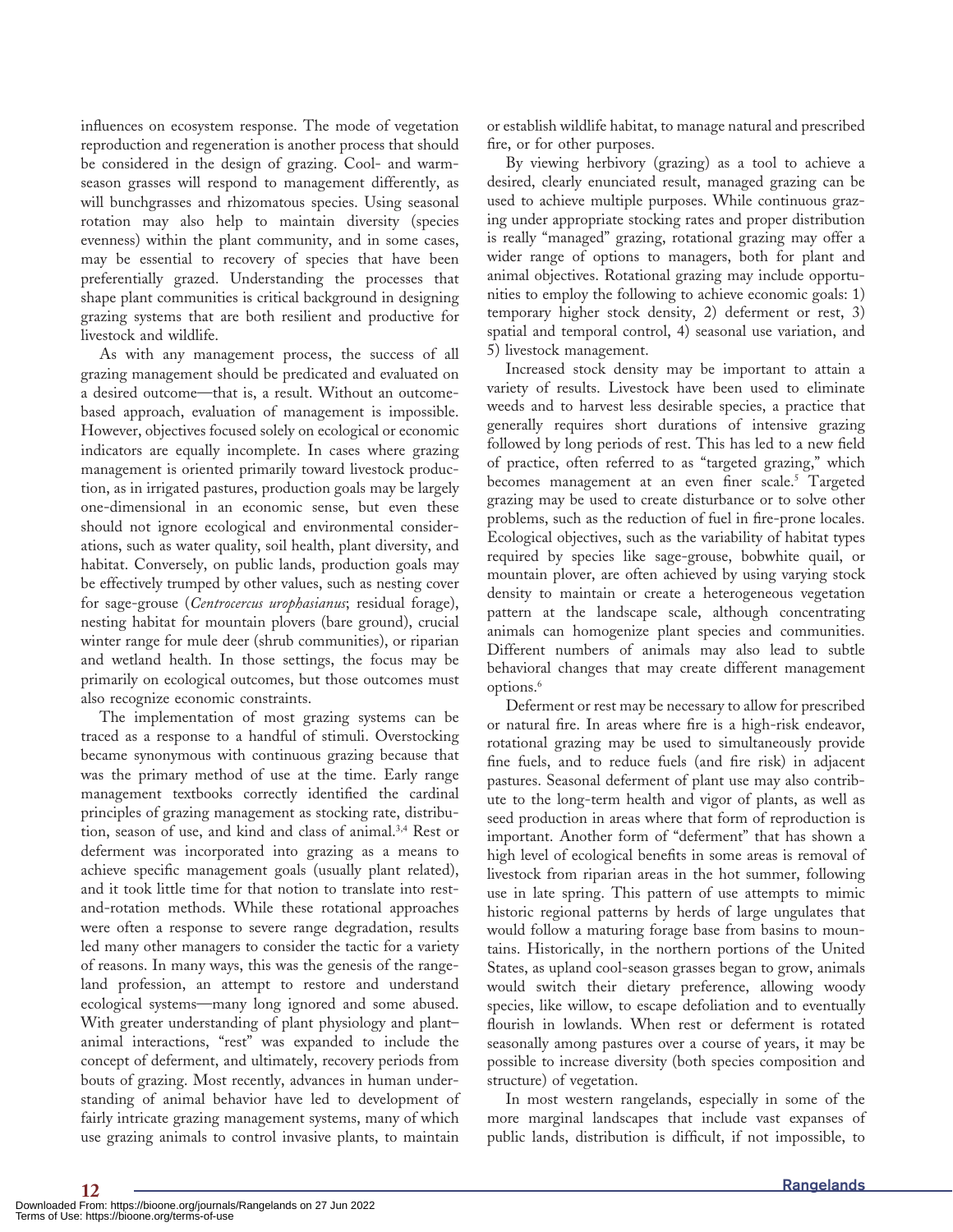manage properly using stocking rate alone. In the 1980s, concern over the condition of riparian areas on public lands became so elevated that numerous reports were issued at the federal level, the most damning a report from the (then) General Accounting Office.<sup>7</sup> Management that controls season of use and duration of grazing directly impacts riparian area recovery and maintenance, often without restricting access to water or vegetation in arid ecosystems. On smaller operations, or in more mesic environments, rotational grazing may allow managers to better utilize seasonal plant species; this strategy has been valuable in restoring tallgrass prairie species in fragmented agricultural landscapes, while controlling introduced species, such as fescue. Many operators in Missouri have found that grazing non-native species in a very aggressive grazing regime allows them the ability to restore native prairie species that are highly productive and resilient.

Rotational grazing may be essential to achieve some economic goals. Every operation is unique, and each will have a different set of parameters that must be met to be successful economically. The ability to concentrate females during the breeding season, to disperse animals during parturition, to manage multiple herds, to take advantage of specific vegetation types (or eliminate undesirable plants), to prepare for prescribed fire (or recover from wildfire), or to address other economic issues may be the most important reasons for some managers to employ a managed grazing strategy. When a strong management system is in place at a reasonable stocking rate, operations may become more resilient to drought and other variables. And, in some economic environments, light stocking simply may not be viable for a variety of reasons. On public lands and on rangelands where elevation, seasonal variation, poisonous plants, or other factors limit use, those limitations may manifest biologically. In other cases, the economic limitations of management may lead to higher stock densities and lower durations of grazing. Every situation is unique and should be evaluated in light of the realities of that particular operation.

Rotational grazing "systems" will not work without a high level of management and monitoring. This may be the most valid criticism leveled at rotational grazing. If a management system is not clearly outlined and understood, or if it is not evaluated regularly, the system is likely to fail to deliver the desired objectives. However, the same can be said for continuous grazing. The process of continuous development of grazing strategies, coupled with honest feedback from monitoring, affords managers a clearer picture of both ecological and economic outcomes. In most situations, managers will find that a combination of management alternatives may be the most beneficial.

So, what are all these alternatives? In general, there are four strategies: 1) continuous, 2) rest-rotation, 3) deferred, and 4) intensive (or twice-over). Keys to success under continuous grazing are correct stocking rates, adequate

water, and a reasonably uniform vegetation type, or the use of distribution tools. Rest–rotation systems incorporate rest in some pasture(s) annually, and they usually employ seasonal rotation of pastures. By doing so, these systems will also defer pastures used late in the season. A deferral system does not rest pastures but rotates seasonal use. More intensive systems, including those pioneered under the Holistic Resource Management and other grazing planning guidelines, may use pastures more than once each growing season. Providing plants an adequate recovery period after grazing is essential to this form of management.

It is not uncommon to have multiple strategies employed on a single ranch. One manager has used continuous grazing at appropriate stocking on an upland pasture to manage his purebred cow herd. Commercial cows were managed in a rest–rotation system on public and private lands, and stocker cattle were intensively grazed on irrigated meadows. This allows the manager to match his ecological systems to a diverse mix of agricultural products, thus controlling market risk to some degree.

The recent "debate" over the use of rotational grazing systems seems somewhat misguided, in part because terms like "rotational," "planned," "pulsed," or "managed" grazing are not recipes, but general concepts that must be adapted to each unique situation. It is possible to rotate or manage grazing with any stocking rate or density. It is equally possible to manage grazing to achieve any level of utilization, and rotation can take place within seasons or across seasons. Clearly, light to moderate grazing has been shown to maintain or even slightly increase vegetative production in a variety of ecosystems. Many of those studies seem to support the "take half–leave half" mantra of grassland conservation, but that approach may not address issues of biodiversity at a landscape scale or take into account the responses to defoliation of important species (i.e. black grama [*Bouteloua eriopoda*] in desert grasslands).

The "art" of range management lies in understanding the natural and economic systems in which grazing is a fundamental process and in applying the appropriate tools to achieve explicit goals or objectives. Much of the attraction to rotational grazing systems comes from historic observations and perceptions of herbivore behavior in extensive unfragmented landscapes, where constant motion and different utilization patterns created and maintained highly variable, biologically rich ecosystems. It is interesting to note that many of the animal species of greatest concern actually choose areas that are heavily disturbed, while other species in the same ecosystem will seek out the most undisturbed habitats. For instance, keystone species like prairie dogs (*Cynomys* spp.) may thrive in and contribute to the disturbance of heavily grazed uplands, while beavers both remove and increase vegetation along the streams.

Before choosing a management scheme, it is imperative that managers undergo a thorough evaluation of these